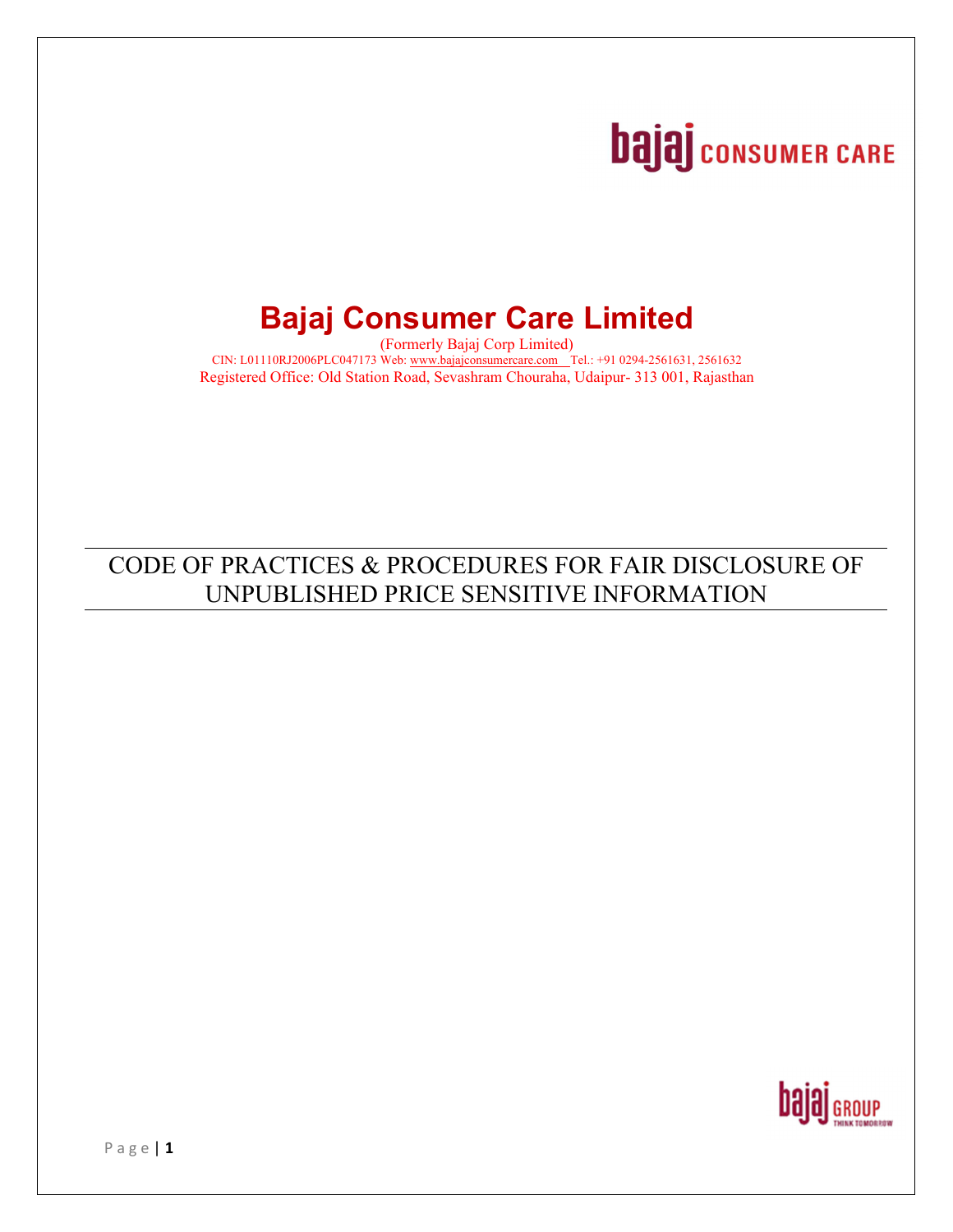## **Contents**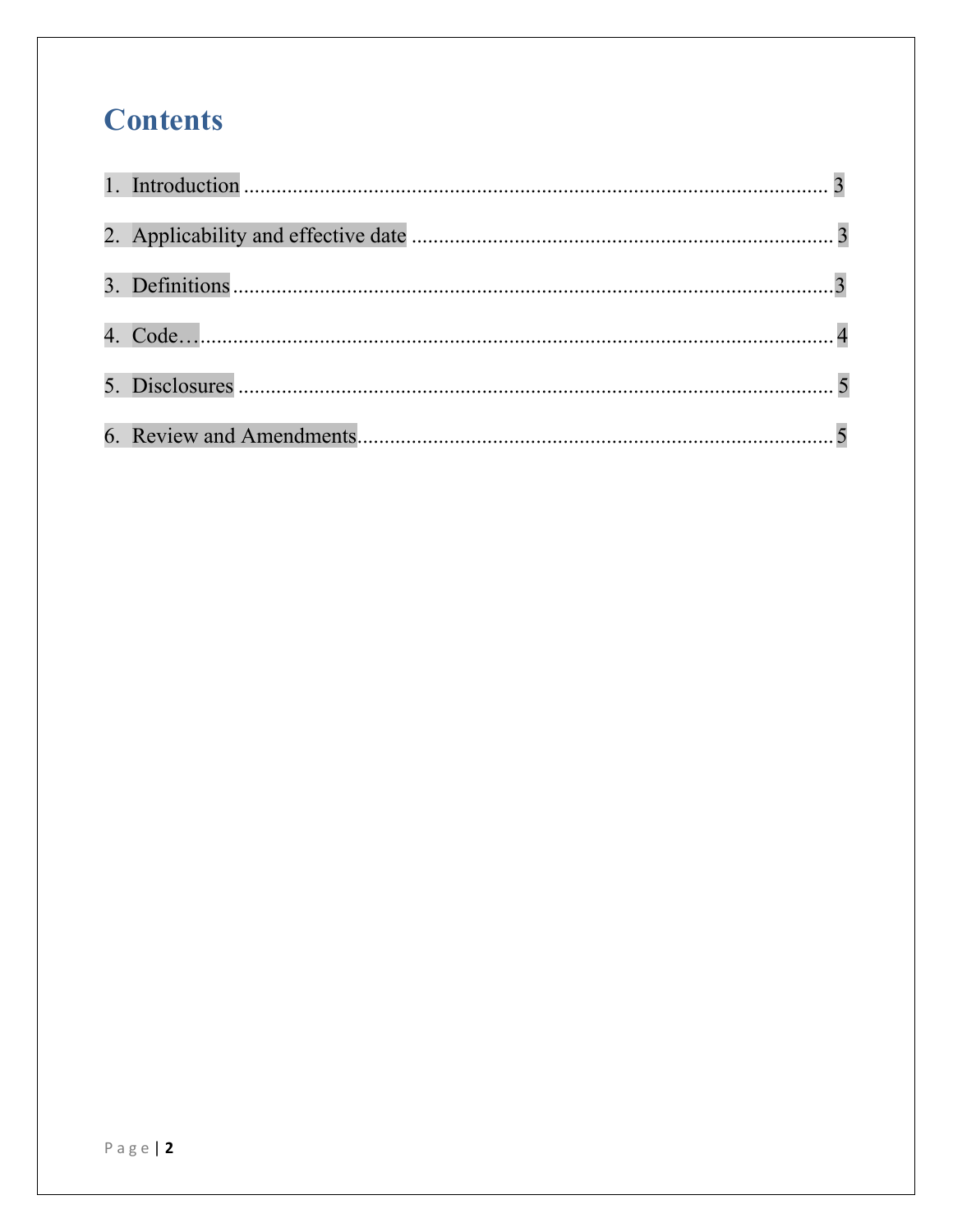## **1. Introduction**

The Securities and Exchange Board of India (Prohibition of Insider Trading) Regulations, 2015, (hereinafter referred to as the 'Regulations') mandates the listed Companies to frame a Code of Practices and Procedures for fair and timely dissemination of unpublished price sensitive information. Accordingly, Code of Practices  $\&$ Procedures for Fair Disclosure of Unpublished Price Sensitive Information has been approved and implemented by the Board of Directors of the Company.

## **2. Applicability and effective date**

This Code shall be applicable to Bajaj Corp Limited (BCL) with effect from May 15, 2015.

## **3. Definitions**

**"Board of Director"** or **"Board"** means the Board of Directors of Bajaj Corp Limited, as constituted from time to time.

**"Company"** means a company incorporated under the Companies Act, 2013 or under any previous company law.

**"Code"** means Code of practices & procedures for fair disclosure of unpublished pri ce sensitive information framed under Regulation 8(1) of the Securities and Exchange Board of India (Prohibition of Insider Trading) Regulations, 2015.

**"'Compliance Officer'** for the purpose of these regulations means, Company Secretary of the Company. In absence of the Company Secretary the Board of Directors may authorize such other officer of the Company to discharge the duties of Compliance Officer under the regulations.

**'Chief Investors Relations Officer'** means a senior officer as may be designated from time to time.

#### **'Designated Persons** means**: -**

- i. Directors; and
- ii. such Employees and Connected Persons (including representatives of the auditors, accountancy firms, law firms, analysts, consultants, etc.) as identified by the Compliance Officer in consultation with the Board in line with the objectives of the Code.

**"Regulations"** means Securities and Exchange Board of India (Prohibition of Insider Trading) Regulations, 2015 and any amendment thereto.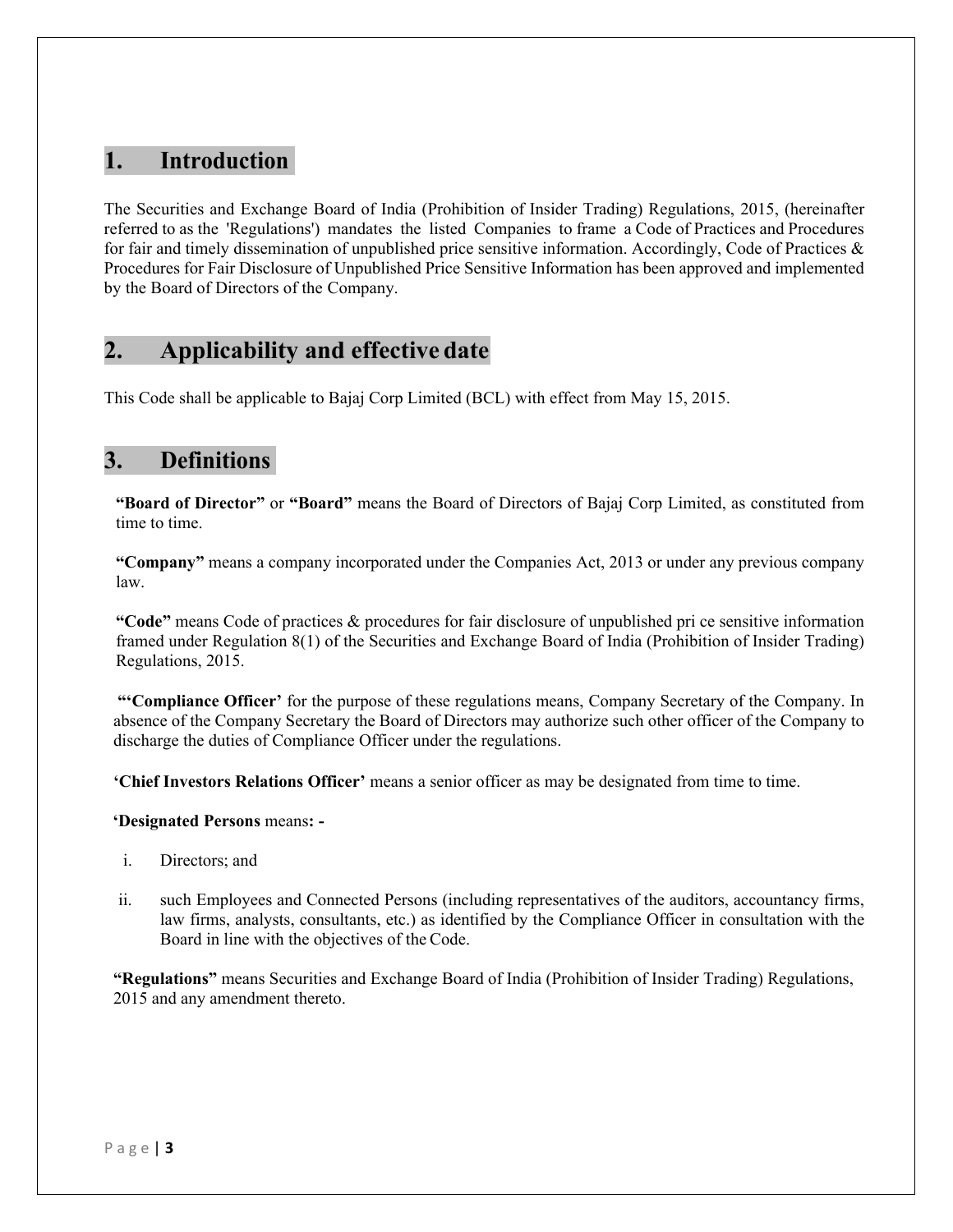## **4. Code**

#### **4.1 Prompt Disclosure of Price Sensitive Information**

Price Sensitive Information shall be disclosed to the Stock Exchanges and disseminated promptly on a continuous basis as soon as credible and concrete information comes into being in order to make such information generally available. For this purpose Price Sensitive Information means any information which relates directly or indirectly to the Company and which, if published is likely to affect the price discovery of shares of the Company. The following shall be deemed to be Price Sensitive Information:

- i. Periodical financial results of the Company;
- ii. Intended declaration of dividends (both interim and final);
- iii. Issue of securities, buy back of securities or any forfeiture of shares or change in market lot of the Company's shares;
- iv. Acquisition, Merger, De-merger, Amalgamation, Restructuring, Scheme of arrangement or takeovers;
- v. Disposal, spin off or selling division of whole or substantially whole of the undertaking;
- vi. Any major expansion plans or execution of new projects or any significant changes in policies, plans or operations of the Company;
- vii. Changes in Key Managerial Personnel;
- viii. Material events in accordance with the listing agreement; and
- x. Other matters as may be prescribed by SEBI/considered by the Compliance Officer to be price sensitive from time to time

#### **4.2 Uniform and Universal dissemination of Unpublished Price Sensitive Information.**

The price sensitive information shall be disseminated uniformly and universally to all stakeholders through Stock Exchanges and/ or by posting the same on official website of the Company i.e. www.bajajconsumercare.com. The Company shall use its best endeavours to avoid selective disclosure of price sensitive information. However, if any Information gets disclosed selectively or inadvertently or otherwise, endeavour shall be made to make generally available the above information through dissemination of the same to Stock Exchanges and/or by posting the same on the official website of the Company as soon as practicable.

#### **4.3 Procedures for responding to any Queries on news reports and/or requests for verification of market rumors by regulatory authorities**

- i. Appropriate, fair & prompt response shall be submitted to all queries on news reports or requests for verification of market rumors received from regulatory authorities.
- ii. Such replies shall be signed by the Compliance Officer/ Managing Director. In their absence, such replies shall be signed by Chief Financial Officer or the Vice President (Finance).
- iii. In case the query/request has been received from a Stock Exchange, a copy of such reply shall be sent to other stock exchange(s) also where shares of the Company are listed.
- iv. The Compliance Officer shall oversee corporate disclosure. He shall be responsible for deciding whether a public announcement is necessary for verifying or denying rumours and then making the disclosure.